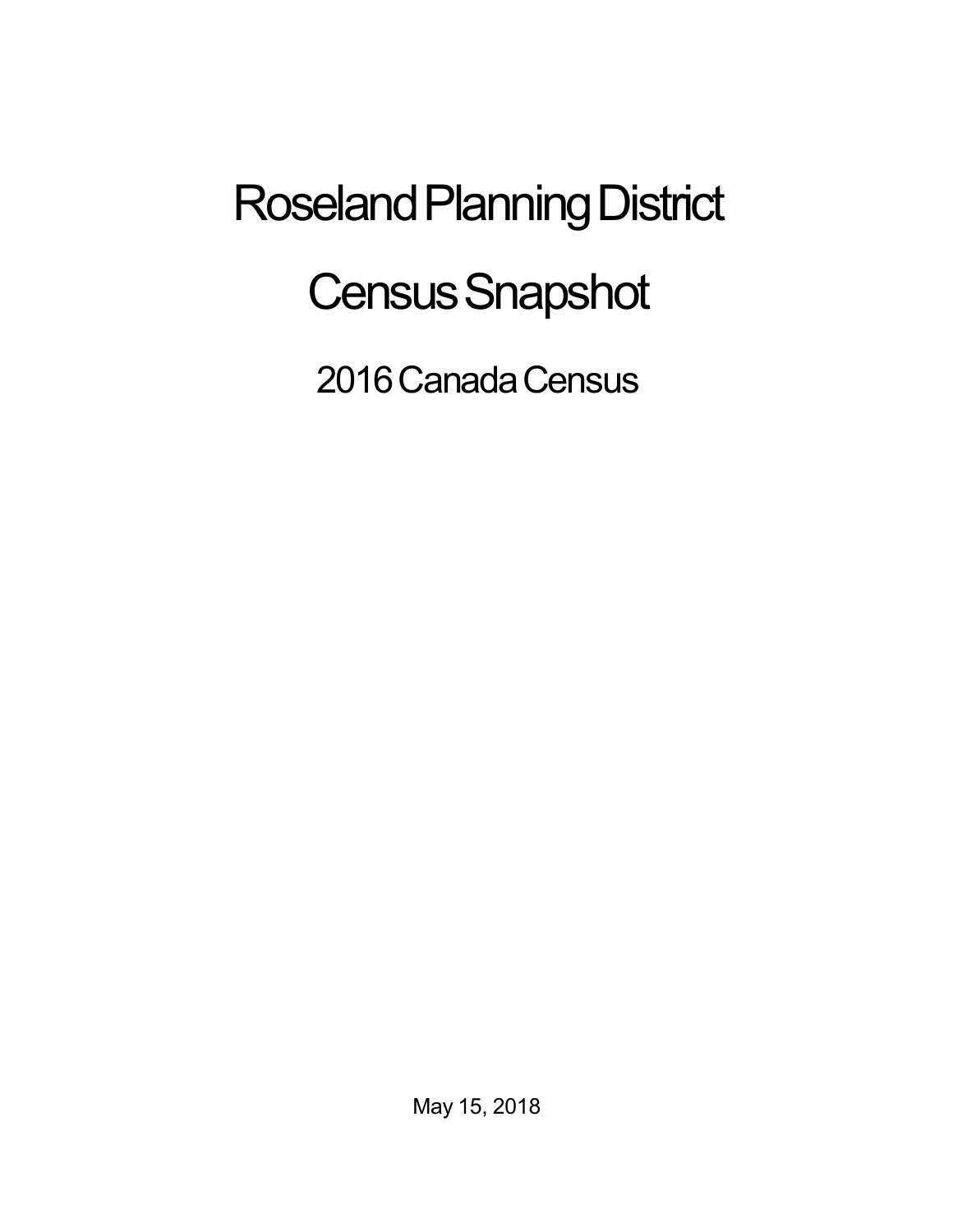## City of Windsor Planning Department Roseland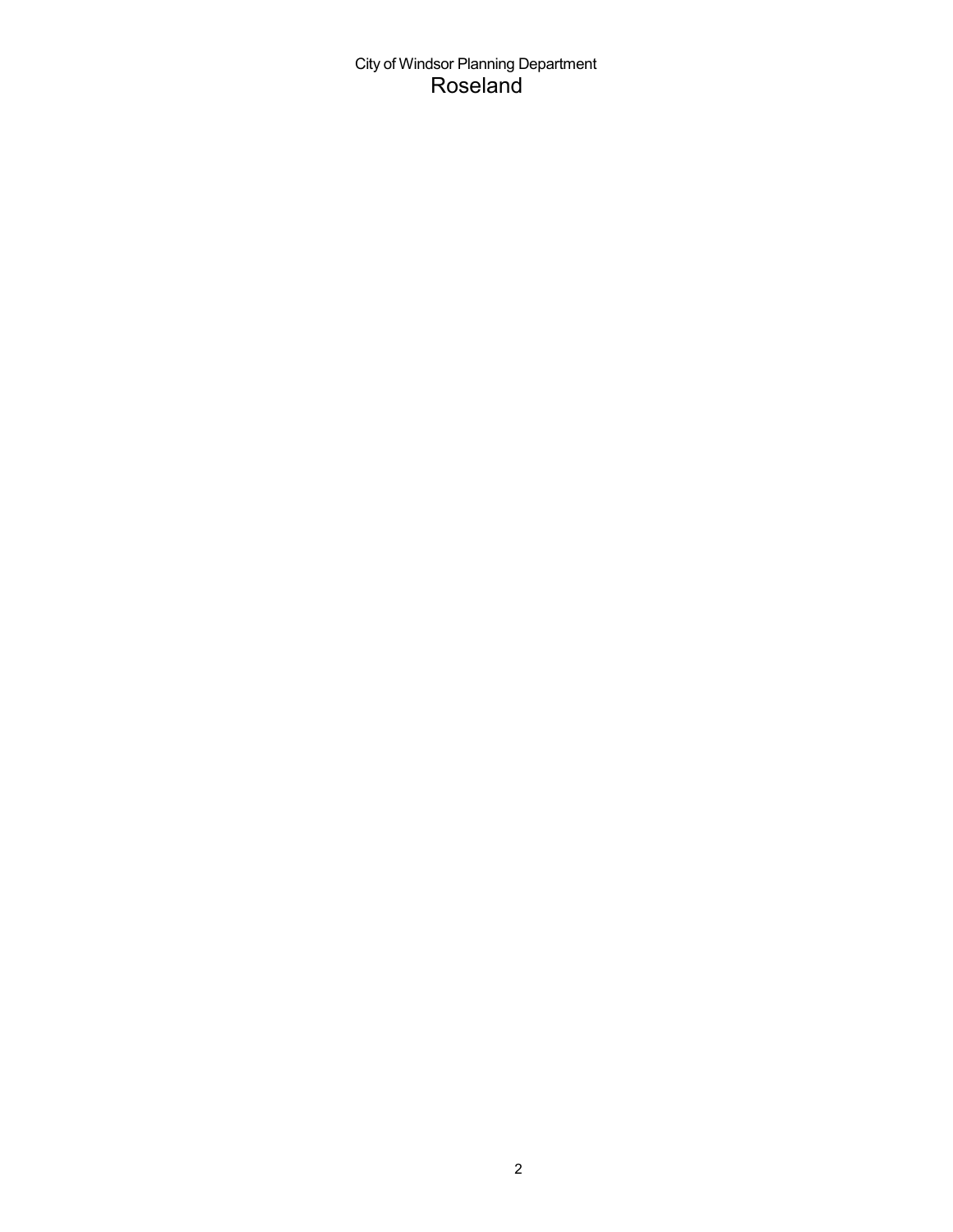## City of Windsor Planning Department 2016 Census Census Snapshot

| <b>Roseland</b><br>2016 Census<br><b>Census Snapshot</b> |        |     |  |
|----------------------------------------------------------|--------|-----|--|
|                                                          |        | %   |  |
| <b>Total Population</b>                                  | 19,130 |     |  |
| Males                                                    | 9,234  | 48% |  |
| Females                                                  | 9,896  | 52% |  |
|                                                          |        |     |  |
| <b>2016 Population by Age</b>                            | 19,130 |     |  |
| 0 to 4 years                                             | 896    | 5%  |  |
| 5 to 9 years                                             | 1,278  | 7%  |  |
| 10 to 14 years                                           | 1,532  | 8%  |  |
| 15 to 19 years                                           | 1,445  | 8%  |  |
| 20 to 24 years                                           | 1,171  | 6%  |  |
| 25 to 29 years                                           | 782    | 4%  |  |
| 30 to 34 years                                           | 920    | 5%  |  |
| 35 to 39 years                                           | 1,064  | 6%  |  |
| 40 to 44 years                                           | 1,422  | 7%  |  |
| 45 to 49 years                                           | 1,578  | 8%  |  |
| 50 to 54 years                                           | 1,465  | 8%  |  |
| 55 to 59 years                                           | 1,181  | 6%  |  |
| 60 to 64 years                                           | 914    | 5%  |  |
| 65 to 69 years                                           | 774    | 4%  |  |
| 70 to 74 years                                           | 663    | 3%  |  |
| 75 to 79 years                                           | 595    | 3%  |  |
| 80 to 84 years                                           | 516    | 3%  |  |
| 85 to 89 years                                           | 487    | 3%  |  |
| 90 to 94 years                                           | 275    | 1%  |  |
| 95 to 99 years                                           | 65     | 0%  |  |
| 100 years and over                                       | 15     | 0%  |  |
|                                                          |        |     |  |
| 0 to 14 years                                            | 3,726  | 19% |  |
| 15 to 64 years                                           | 11,992 | 63% |  |
| 65 years and over                                        | 3,454  | 18% |  |
| 85 years and over                                        | 819    | 4%  |  |
|                                                          |        |     |  |
| <b>Average age of population</b>                         | 40.6   |     |  |
| <b>Median age</b>                                        | 41.5   |     |  |
| <b>Families</b>                                          | 5,207  |     |  |
| Persons per family                                       | 3.2    | 0%  |  |
| Total couple families                                    | 4,620  | 89% |  |